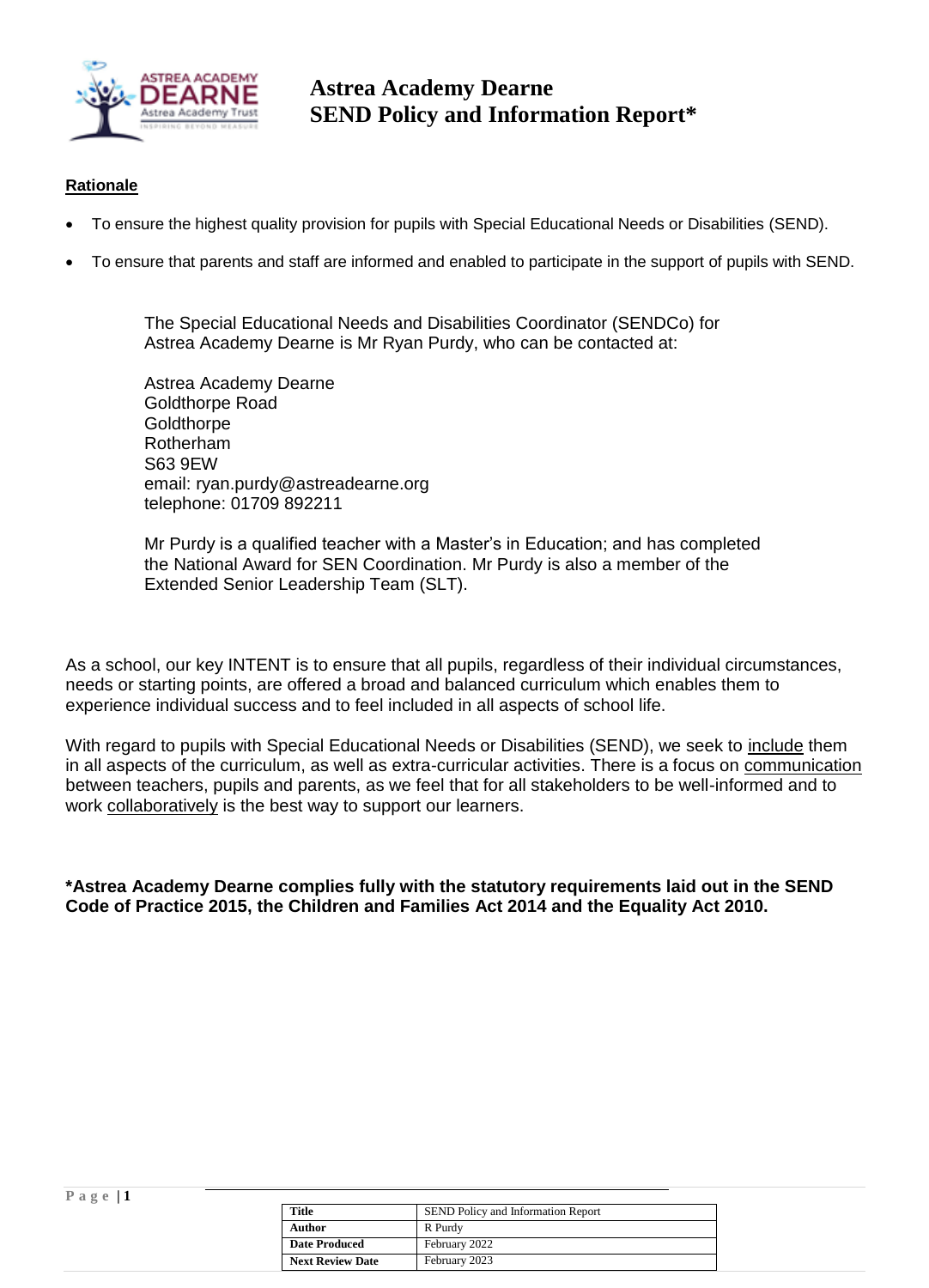

### **ASTREA ACADEMY DEARNE – SEND POLICY AND INFORMATION REPORT**

Published: February 2022 Review: February 2023

#### **CONTENTS**

- Section 1 The Kinds of Special Educational Needs for Which Provision is Made
- Section 2 Identifying Special Educational Needs or Disabilities (SEND)
- Section 3 A Graduated Approach to SEND Support
- Section 4 Assessing and Reviewing the Progress of Pupils with Special Educational Needs
- Section 5 How the School Evaluates the Effectiveness of its Provision for Pupils with SEND
- Section 6 Supporting Pupils and Families Consultation Arrangements
- Section 7 Supporting Pupils at School with Medical Conditions
- Section 8 Supporting Pupils During Transitions Between Key Stages
- Section 9 Staff, Training and Resources
- Section 10 School Accessibility Arrangements
- Section 11 School Complaints Procedure
- Section 12 Appendices

|                      | Title                   | <b>SEND Policy and Information Report</b> |
|----------------------|-------------------------|-------------------------------------------|
|                      | <b>Author</b>           | R Purdy                                   |
| <b>Date Produced</b> |                         | February 2022                             |
|                      | <b>Next Review Date</b> | February 2023                             |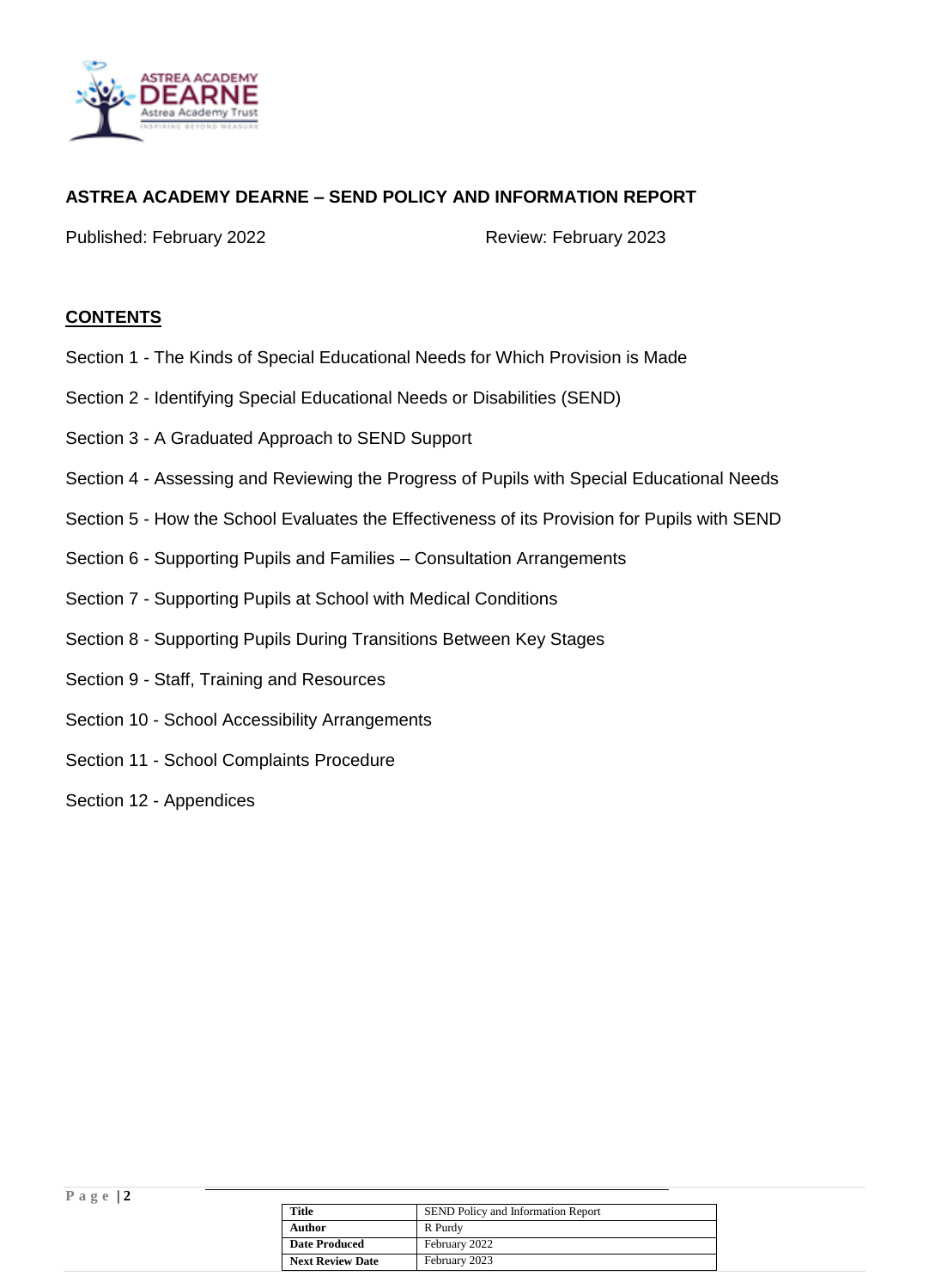

## **The definition of special educational needs (SEN), taken from section 20 of the Children and Families Act 2014:**

A child or young person has SEN if they have a learning difficulty or disability which calls for special educational provision to be made for them. A child of compulsory school age or a young person has a learning difficulty or disability if they:

**a)** have a significantly greater difficulty in learning than the majority of others of the same age; or

**b)** have a disability which prevents or hinders them from making use of educational facilities of a kind generally provided for others of the same age in mainstream schools or mainstream post-16 institutions.

A child under compulsory school age has special educational needs if they fall within the definition at (a) or (b) above or would do so if special educational provision was not made for them.

Children must not be regarded as having a learning difficulty solely because the language or form of language of their home is different from the language in which they will be taught.

The Children and Families Act 2014 came into force on the 1st of September 2014 and details the way in which provision and support is made for children and young people with special educational needs and/or disabilities in England. The SEND Code of Practice accompanies this legislation.

More details about the reforms and the SEND Code of Practice can be found on the Department for Education's website:

<https://www.gov.uk/government/organisations/department-for-education>

Further information about support available for pupils with special educational needs can also be found on the website below:

<https://www.gov.uk/children-with-special-educational-needs>

The SEND Local Offer is a resource which is designed to support children and young people with special educational needs and/or disabilities and their families. It describes the services and provision that are available both to those families in Barnsley that have an Education, Health and Care Plan and those who do not have a plan, but still experience some form of special educational need. The SEND Local Offer includes information about public services across education, health and social care, as well as those provided by the private, voluntary and community sectors. It can be accessed through the following website:

<http://fsd.barnsley.gov.uk/kb5/barnsley/fisd/localoffer.page?localofferchannel=1783>

|--|--|--|--|--|

| <b>Title</b>            | SEND Policy and Information Report |
|-------------------------|------------------------------------|
| Author                  | R Purdy                            |
| <b>Date Produced</b>    | February 2022                      |
| <b>Next Review Date</b> | February 2023                      |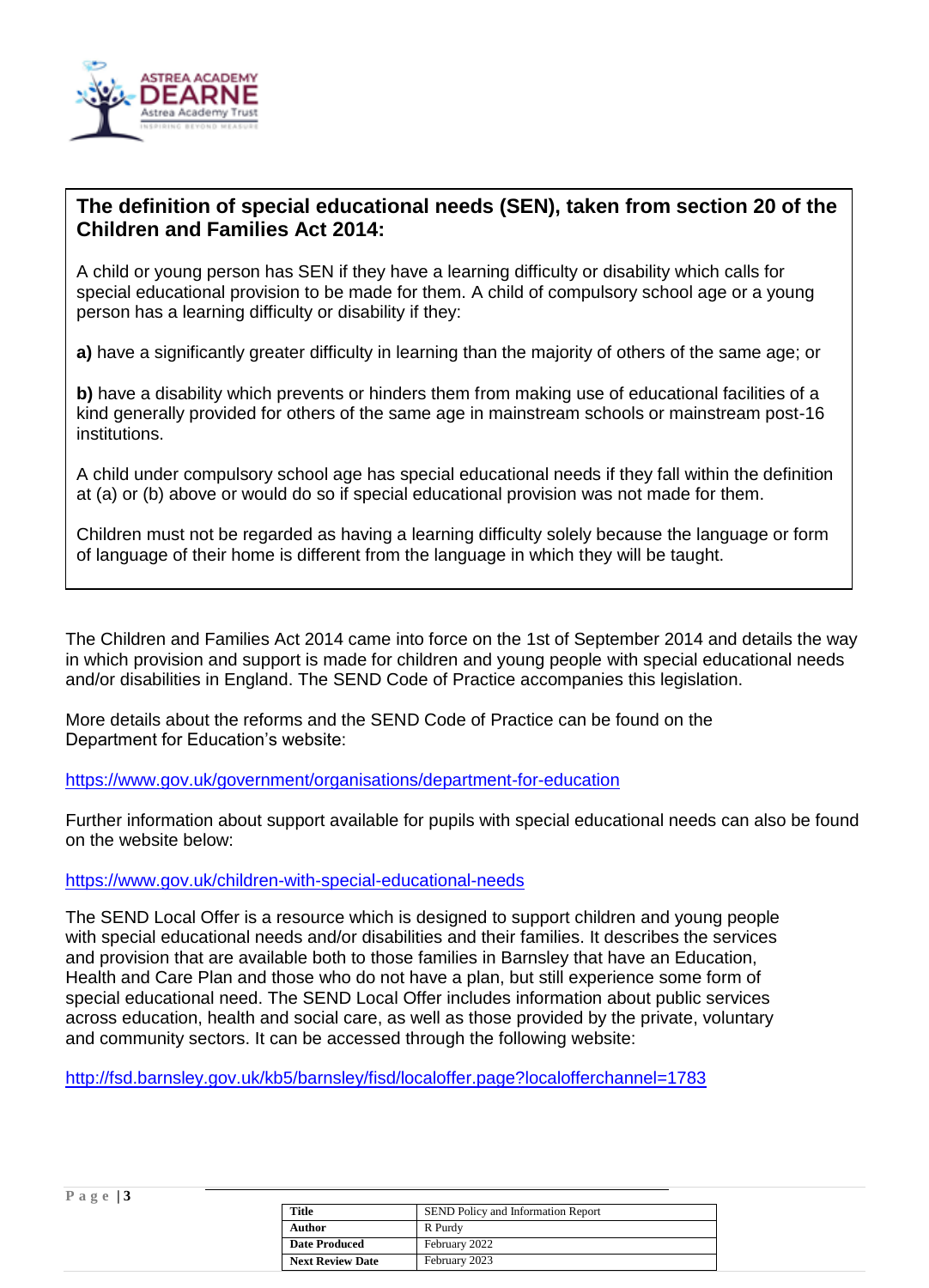

#### Section 1 - The Kinds of Special Educational Needs for Which Provision is Made

Astrea Academy Dearne is a 'mainstream' school; however we currently provide support to a number of pupils identified with:

- Moderate learning difficulties (MLD)
- Visual impairments (VI) including dyslexia, optic atrophy, clinical blindness
- Hearing impairments (HI)
- Physical difficulties or impairments (all areas of the school are wheelchair accessible)
- Autistic Spectrum Disorder (ASD) or Autistic Spectrum Condition (ASC)
- Attention Deficit Hyperactivity Disorder (ADHD)
- Social, Emotional and Mental Health concerns (SEMH)
- Other communication and interaction (C&I) needs, including selective mutism

At the Dearne, we have a higher proportion of pupils with an Education, Health and Care Plan (EHCP) than other state-funded secondary schools (2.0% nationally, June 2021) but a lower proportion of pupils on SEN Support (11.5% nationally, June 2021). The reason for the high number of pupils with an EHCP who attend is, in part, due to our Local Authority commissioned places in on-site alternative or specialist provision.

| EARNE  |
|--------|
| direta |
|        |

# Astrea Academy Dearne SEN Profile January 2022

| <b>SEN</b>           | No. of<br><b>Pupils</b> | % school<br>population |
|----------------------|-------------------------|------------------------|
| EHCP                 | 46                      | 40                     |
| <b>SEN Support</b>   | 121                     | 10.4                   |
| SEND + Pupil Premium | 103                     | 8.9                    |
| <b>Total SEN</b>     | 167                     | 14.4                   |

| <b>Primary Areas of Need</b>       | No. of<br>Pupils | %            |
|------------------------------------|------------------|--------------|
| Communication and Interaction      | 74               | 44           |
| Cognition and Learning             | 45               | 27           |
| <b>SEMH</b>                        | 33               | 20           |
| Physical and Sensory               | 15               | 9            |
| <b>Primary Need</b>                | No.              | % school pop |
| Learning difficulties              | 68               | 5.9          |
| Autism                             | 48               | 4.1          |
| Social, emotional, mental health   | 39               | 3.4          |
| Speech, language,<br>communication | 27               | 2.3          |
| ADHD                               | 8                | 0.7          |
| Physical disability                | 11               | 0.9          |
| Hearing impairment                 |                  | 0.6          |
| Visual impairment                  | 8                | 0.7          |

#### Vision:

Our key intent at Astrea Academy Dearne is to ensure that all pupils, regardless of their individual circumstances, needs or starting points, are offered a broad and balanced curriculum which enables them to experience individual success and to feel included in all aspects of school life.

#### Overview of key provisions

Athena (C&L) - 38 pupils y7-11 A bespoke curriculum aimed at developing basic skills for pupils who are not yet 'secondary ready'

Athena Synergy (C&I) - 10 pupils y7-10 A brand-new specialist provision for pupils with a high level of communication need (e.g. Autism)

Lego Therapy - 21 pupils y7-10 Develops fine motor, social and self-regulatory skills

Speech and Language Therapy - 8 pupils y7-11 Lunchtime social group - 10 pupils y8-10 EAL support – 2 pupils Physiotherapy - 2 pupils

| <b>Title</b>            | <b>SEND Policy and Information Report</b> |
|-------------------------|-------------------------------------------|
| Author                  | R Purdy                                   |
| <b>Date Produced</b>    | February 2022                             |
| <b>Next Review Date</b> | February 2023                             |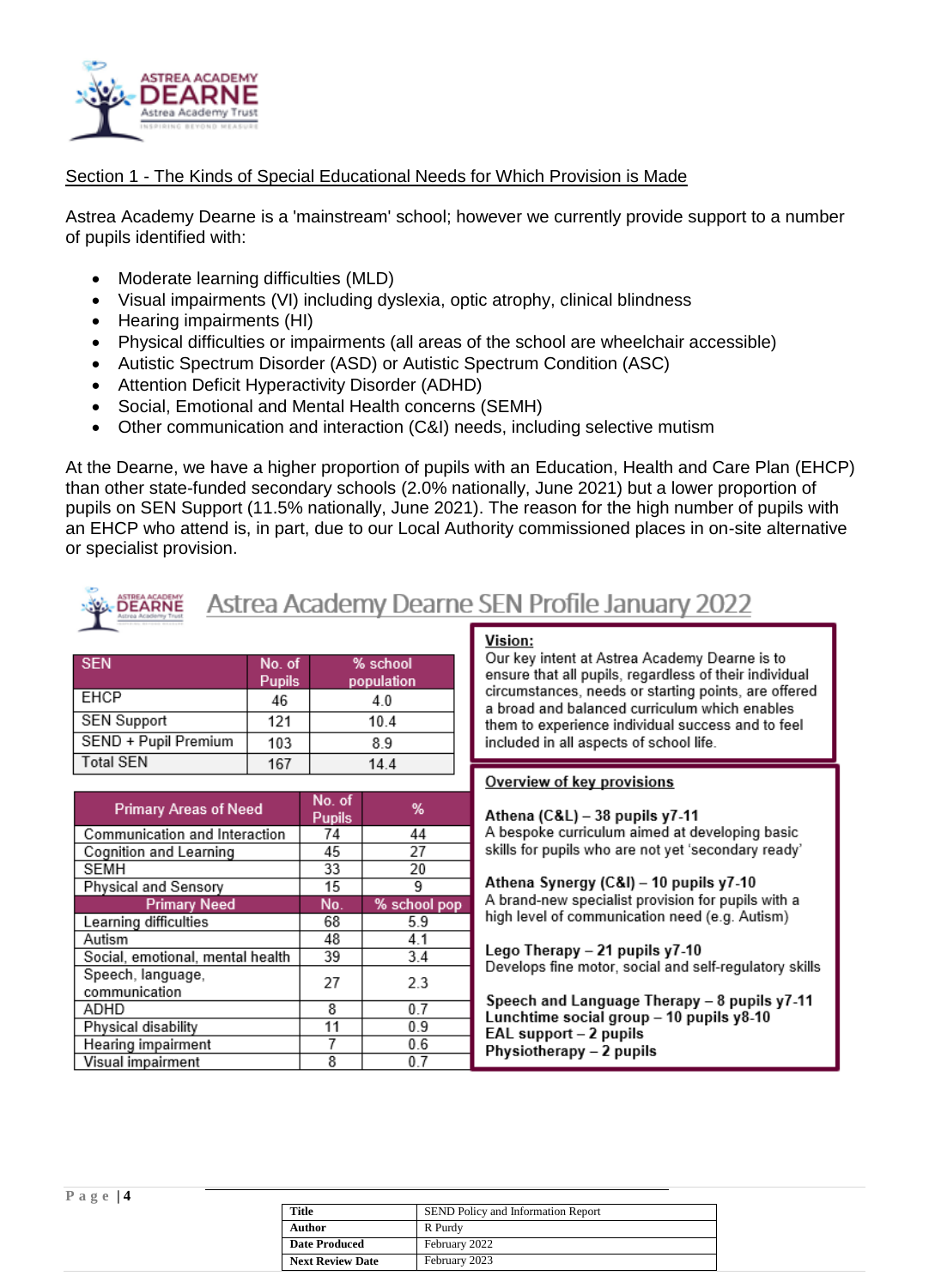

Section 2 - Identifying Special Educational Needs or Disabilities (SEND)

Often, pupils with a SEND have been identified during their time at Primary School. We have close links to our Feeder Primaries and this information is therefore passed on to us as part of an extended transition (See Section 8).

There are other ways in which SENDs may be identified, including:

- Referral of concerns by a parent / carer
- Referral of concerns by a Teacher / Key Worker / Form Tutor / Head of Year
- Referral of concerns by the pupil themselves
- School progress and attainment reports show a pupil is making less progress than their peers
- CATs baselining assessments at the start of Y7
- Annual reading age assessments
- LUCID computerised assessments
- Other literacy / numeracy / in school tests which may indicate a potential SEND
- Specific assessments made by an employee of the Academy Trust, e.g. SEND Officer
- External tests or an external agency (an Educational Psychologist or medical professional for example) works in partnership with the school to explore a potential SEND

In each of these cases, parents / carers will be contacted by a member of the SEND Team or the SENDCo to discuss the possibility of the pupil being added to the SEND Register and offered additional / alternative support or provision to suit their individual needs.

The school utilises a range of 'in house' tools such as Lexia, Accelerated Reader and LUCID software as well as GRT and WRAT paper-based tests in order to gather further information about potential SENDs.

We also work closely with external agencies such as:

- Child and Adolescent Mental Health Service (CAMHs)
- Barnsley Educational Psychology Services (EPS)
- Barnsley Sensory, Communication and Interaction Team (SCI)
- The School Nursing service
- Educational Welfare Officer (EWO)
- Family Intervention Service (FIS)
- Occupational Therapist (OT)
- Speech and Language Therapist (SALT)
- Children's Therapy
- Targeted Youth Support

It is usual practice for referrals to external agencies to first be discussed with parents / carers, and only made if all parties are in agreement.

#### Section 3 - A Graduated Approach to SEND Support

The most effective way to support the learning of any pupil is through Quality First Teaching – whereby activities and resources are carefully differentiated to meet the needs of individuals and groups of pupils. In every lesson, every pupil should be challenged, but also given appropriate support by their class teacher, to enable them to achieve their full potential.

| Page $ 5 $ |                         |                                    |  |
|------------|-------------------------|------------------------------------|--|
|            | Title                   | SEND Policy and Information Report |  |
|            | Author                  | R Purdy                            |  |
|            | <b>Date Produced</b>    | February 2022                      |  |
|            | <b>Next Review Date</b> | February 2023                      |  |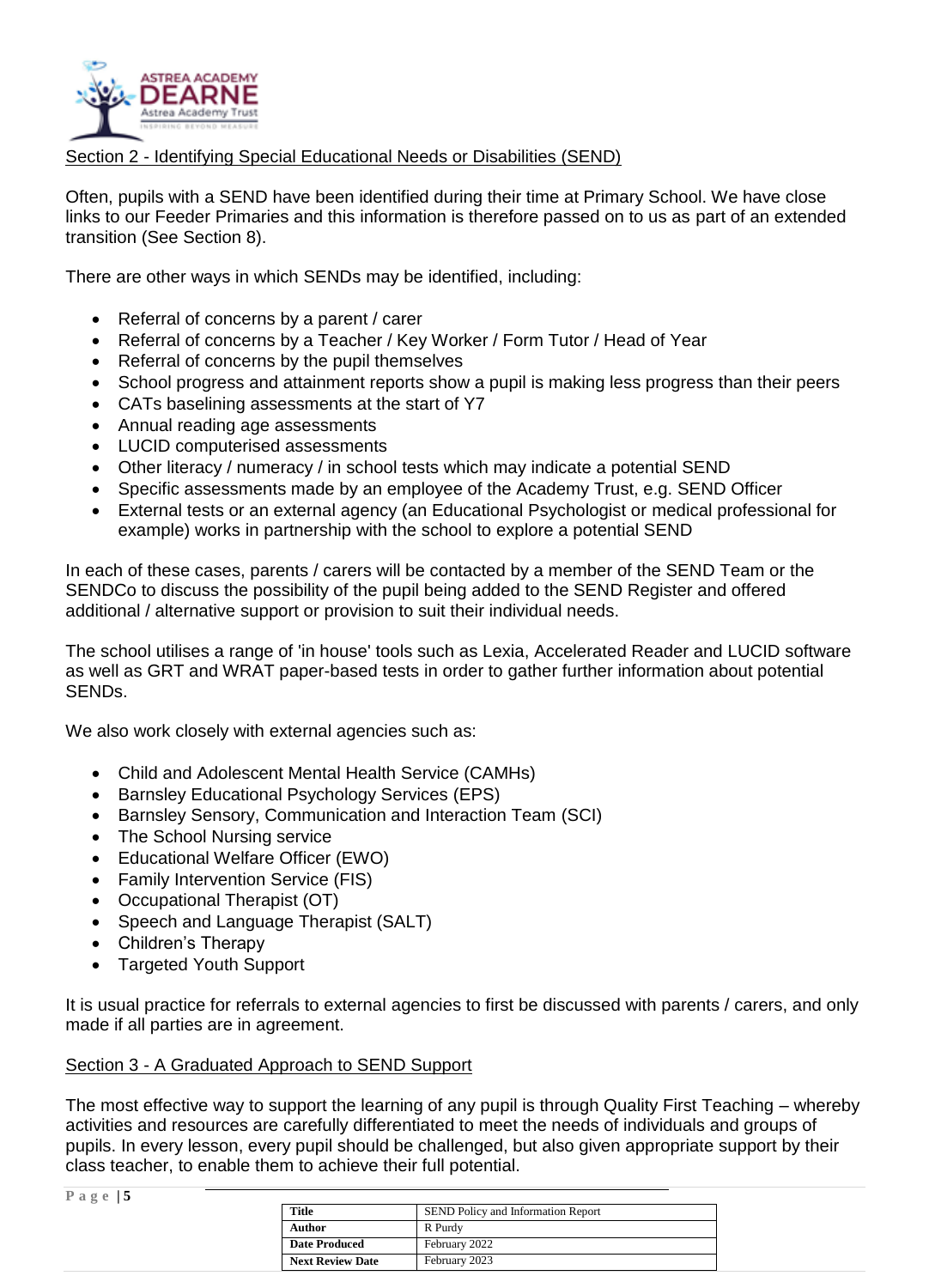

The vast majority of our pupils, including those on the SEND Register, attend mainstream lessons.

If the need for additional support is identified, a pupil will be placed on the school's SEND Register. Once placed on the SEND Register, the level and type of support provided for a pupil will depend upon their individual needs. This is known as 'graduated' support.

All pupils on the SEND Register are invited to co-produce a One Page Profile (See Appendix One) which is used to inform all relevant teaching staff how best to support them in lessons. Parents / carers are also invited to contribute to and regularly review this document.

Some pupils will receive additional support in their lessons, including:

- In-class support from an additional adult, such as a Learning Support Assistant (LSA)
- Individual / small group / targeted intervention led by a Higher Level Teaching Assistant (HLTA)
- Specialist equipment (such as ICT, dictaphone, adapted furniture or other classroom equipment)
- The use of a coloured overlay, time out pass, or other resources as required

Outside of lessons, certain pupils may also:

- Attend Key Stage 3 bespoke literacy or numeracy intervention sessions e.g. Read Write Inc
- Attend Key Stage 4 bespoke intervention sessions to support academic progress
- Attend regular mentoring sessions with a named key worker
- Co-produce Social Stories, to explore and develop social / emotional resilience
- Attend Lego Therapy group sessions with a specialist trained LSA
- Access a Nurture Breakfast
- Attend Lunchtime Club
- Attend Handwriting Development Intervention and/or Fine Motor Skills Development Intervention
- Make regular use of the Lexia and/or LUCID programmes to improve literacy
- Make regular use of the Accelerated Reader programme
- Participate in the Lexonic Sound Training intervention
- Access physiotherapy or other self-care support throughout the day
- Access speech and language therapeutic (SALT) sessions with a specialist trained LSA
- Access a THRIVE programme

In very specific circumstances, the school supports a limited number of pupils in alternative learning facilities such as *Athena* and *Synergy*.

*Athena* is a well-established and award-winning innovation at The Dearne which targets specifically the small number of pupils in Key Stage 3 who have been identified as requiring an entirely different provision in order to develop the skills needed to access a mainstream Secondary curriculum. This may be appropriate for certain pupils for a range of reasons, including due to their prior attainment or their special educational needs, and is considered on an individual basis. The rationale is that by reinforcing the progress made in Year 6, through Primary teaching methods that pupils will be familiar with, but with a focus on closing the specific gaps in their knowledge, we can work towards the functional skills required for pupils to 'graduate' into mainstream lessons successfully.

#### *'Primary approach, Secondary expectations'*

 *Angela Moore, Assistant Principal: Inclusion*

| Page $6$ |                         |                                           |
|----------|-------------------------|-------------------------------------------|
|          | <b>Title</b>            | <b>SEND Policy and Information Report</b> |
|          | Author                  | R Purdy                                   |
|          | <b>Date Produced</b>    | February 2022                             |
|          | <b>Next Review Date</b> | February 2023                             |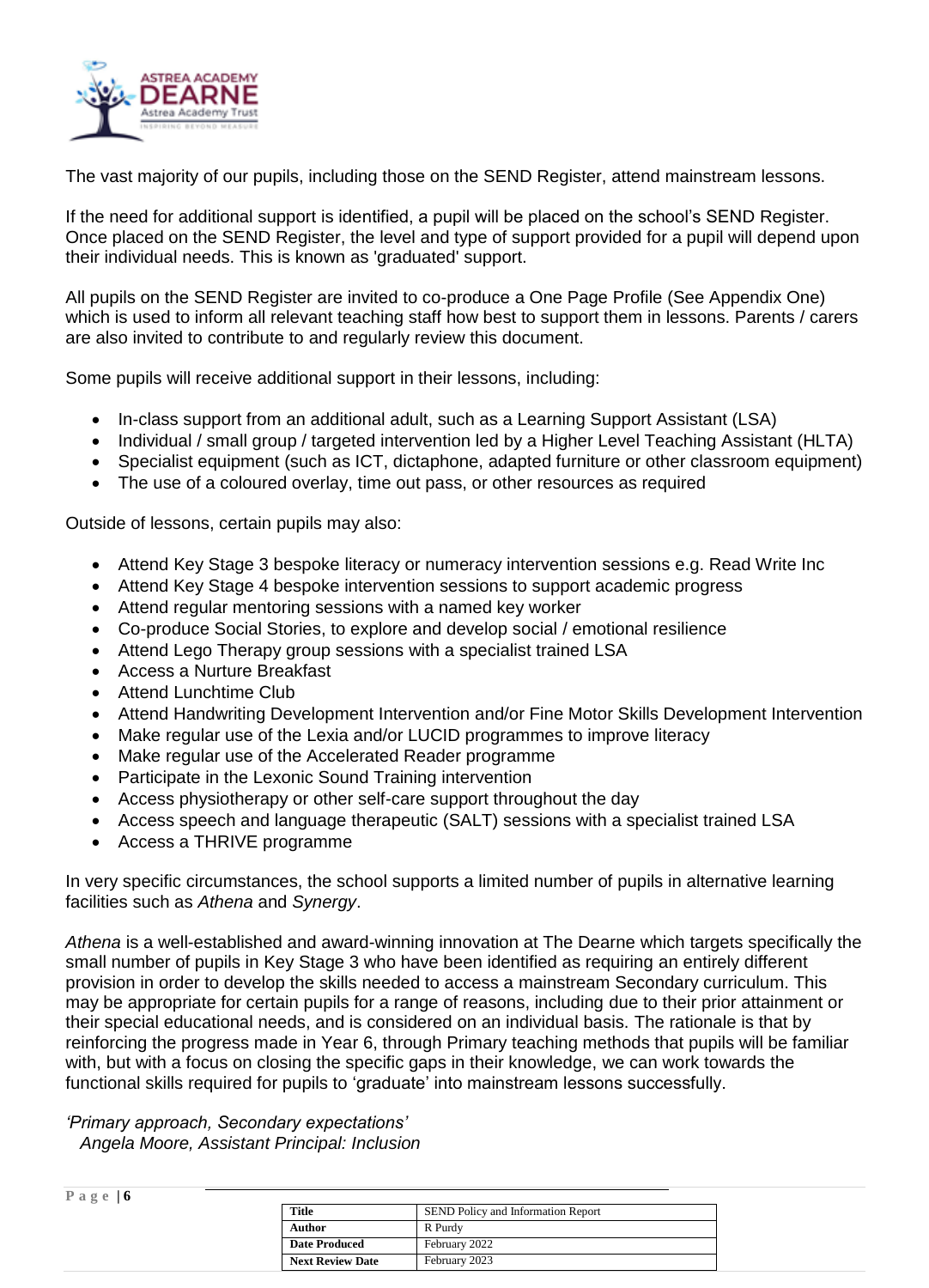

The majority of the Athenian curriculum is delivered through literacy and numeracy sessions, as these subjects are fundamental to being 'Key Stage 3 ready'. However, pupils will still study a balanced range of subjects including science, drama, art, music, computer studies, humanities, modern foreign languages, physical education and food technology. They also attend a mainstream registration group, assemblies, and engage with all other aspects of the mainstream school day; with social integration among their peers being a significant consideration.

At Key Stage 4, pupils may continue to follow a bespoke curriculum and work towards achieving a selection of Entry Level qualifications and/or GCSEs, according to their individual need.

*Synergy* is our brand-new provision for pupils with an Education, Health and Care Plan (EHCP) where Communication and Interaction (C&I) is their primary need. The provision has been specially commissioned by Barnsley Local Authority and caters for pupils who would otherwise attend a specialist setting. Learners with a diagnosis of Autism, or other significant barriers to communication, self-regulation and engagement in learning and social activities are supported in a consistent, smallgroup environment with a high level of adult support. Specialist teachers and Higher Level Teaching Assistants (HLTAs) deliver a bespoke, therapeutic and language-focused curriculum, alongside more formal sessions geared towards outcomes in literacy, numeracy, science, humanities, physical education and social/independence.

#### Section 4 - Assessing and Reviewing the Progress of Pupils with Special Educational Needs

The progress of pupils on the SEND Register is monitored in the same way as for other pupils: Subject Teachers and Form Tutors contribute to regular reports on the attitude to learning and attainment of pupils for whom they are responsible; and these reports are issued to parents / carers.

After each reporting cycle, Heads of Faculty and Heads of Year undertake forensic analysis of these reports on individuals and groups of pupils to identify trends and areas where additional support or intervention may be required.

In addition, the SENDCo will use these reports to monitor the progress of pupils on the SEND Register. The SEND Team works closely with teachers, the pastoral and senior leadership teams, parents / carers and their children to ensure that pupils who are not making progress in line with their peers are identified and offered appropriate support.

If the additional support offered does not begin to 'close the gap' between the progress of a pupil and his / her peers, then the level of support offered by the SEND Team will be increased. The pupil and their parent / carer will be invited to a meeting to set SMART targets (those which are Specific, Measurable, Achievable, Realistic and with a Time limit) and these will be recorded as part of an ongoing cycle of Assess - Plan - Do - Review. These targets will be revisited and updated a minimum of once per term, and may be used as evidence to support an application for an Education, Health and Care Plan (EHCP) if appropriate.

Academic progress (for example, improving grades) is not the only measure of progress for pupils, and particularly for those with SEND. The school actively promotes the development of Social, Moral, Spiritual and Cultural understanding through its taught curriculum and extra-curricular programmes. In addition, key 'life skills' and 'independent living skills' programmes also delivered by the SEND Team; and these may be used as targets for pupils on the SEND Register.

When necessary, and with the agreement of a parent / carer (See Section 2) an external agency may be invited to contribute to the assessment of a pupil with SEND. The form and duration of this

| Page   <b>7</b>         |                                           |
|-------------------------|-------------------------------------------|
| <b>Title</b>            | <b>SEND Policy and Information Report</b> |
| Author                  | R Purdy                                   |
| <b>Date Produced</b>    | February 2022                             |
| <b>Next Review Date</b> | February 2023                             |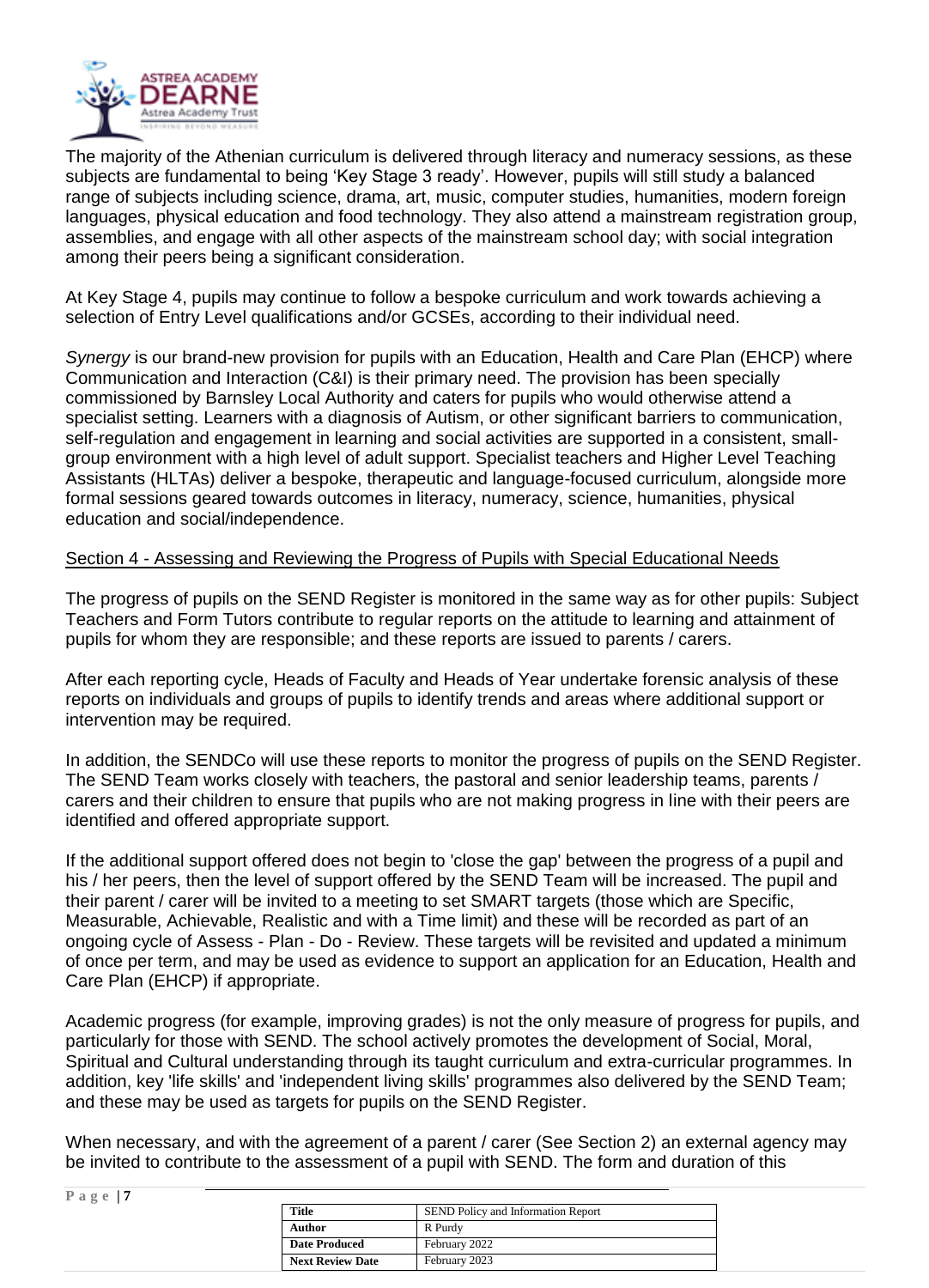

assessment will vary depending on specific circumstances, but will be discussed prior to any referral being made.

#### Section 5 - How the School Evaluates the Effectiveness of its Provision for Pupils with SEND

Routine data analysis of examination results for Key Stage 4 and attainment / progress for Key Stage 3 ensure that there is a robust system for comparing the academic success of pupils with SEND against those who are not on the SEND Register. This information is also compared against national data to help evaluate the effectiveness of provision for all children on the SEND Register in school.

The effectiveness of specific programmes of support, or interventions, are evaluated through the use of pupil voice, parent voice, interviews with teaching and support staff, and the use of attainment data where appropriate. We use an Assess-Plan-Do-Review (APDR) pro forma (See Appendix Two) to track if SMART objectives for individual pupils are being met.

There is a continual cycle of quality assurance for teaching and learning, which includes observations of lessons and the monitoring of books and lesson materials, to ensure that all staff are aware of pupils' specific needs and how to support them, and that they are being provided with effective learning experiences.

#### Section 6 - Supporting Pupils and Families – Consultation Arrangements

The school actively seeks to involve parents / carers and their children fully in all decision making relating to the support offered to pupils on the SEND Register. In particular, we make use of 'person centred planning' (PCP) which means that the pupil is at the very heart of everything that we do, and that they play a leading role in designing their own package of support.

For pupils who are on the APDR pathway, and those with Education, Health and Care Plans, parents / carers should expect to be contacted (usually by telephone) by a member of the SEND Team on a regular basis to discuss how their child is progressing.

Parents / carers are invited to contact the SENDCo by telephone or email to discuss any concerns, or to arrange a meeting in school if required.

#### Section 7 - Supporting Pupils at School with Medical Conditions

Astrea Academy Dearne is an inclusive school and will not discriminate against any pupil on the grounds of a medical condition. Most pupils with a medical condition take part in the same activities as other pupils. However, if their medical condition precludes them from doing so, reasonable adjustments or alternatives will be discussed with the parent / carer and pupil. These will be specific to each individual and designed with the aim of matching that offered to other pupils as closely as possible, whilst ensuring that health and safety requirements are met.

The school has a robust first aid policy, which is available upon request.

There are students who may have particular medical conditions where the administering of first aid or other medical assistance may be required in school. Such children should be subject to an Individual Care Plan and may require special procedures in the event of an accident.

| Page $ 8$ |                         |                                           |
|-----------|-------------------------|-------------------------------------------|
|           | <b>Title</b>            | <b>SEND Policy and Information Report</b> |
|           | <b>Author</b>           | R Purdy                                   |
|           | <b>Date Produced</b>    | February 2022                             |
|           | <b>Next Review Date</b> | February 2023                             |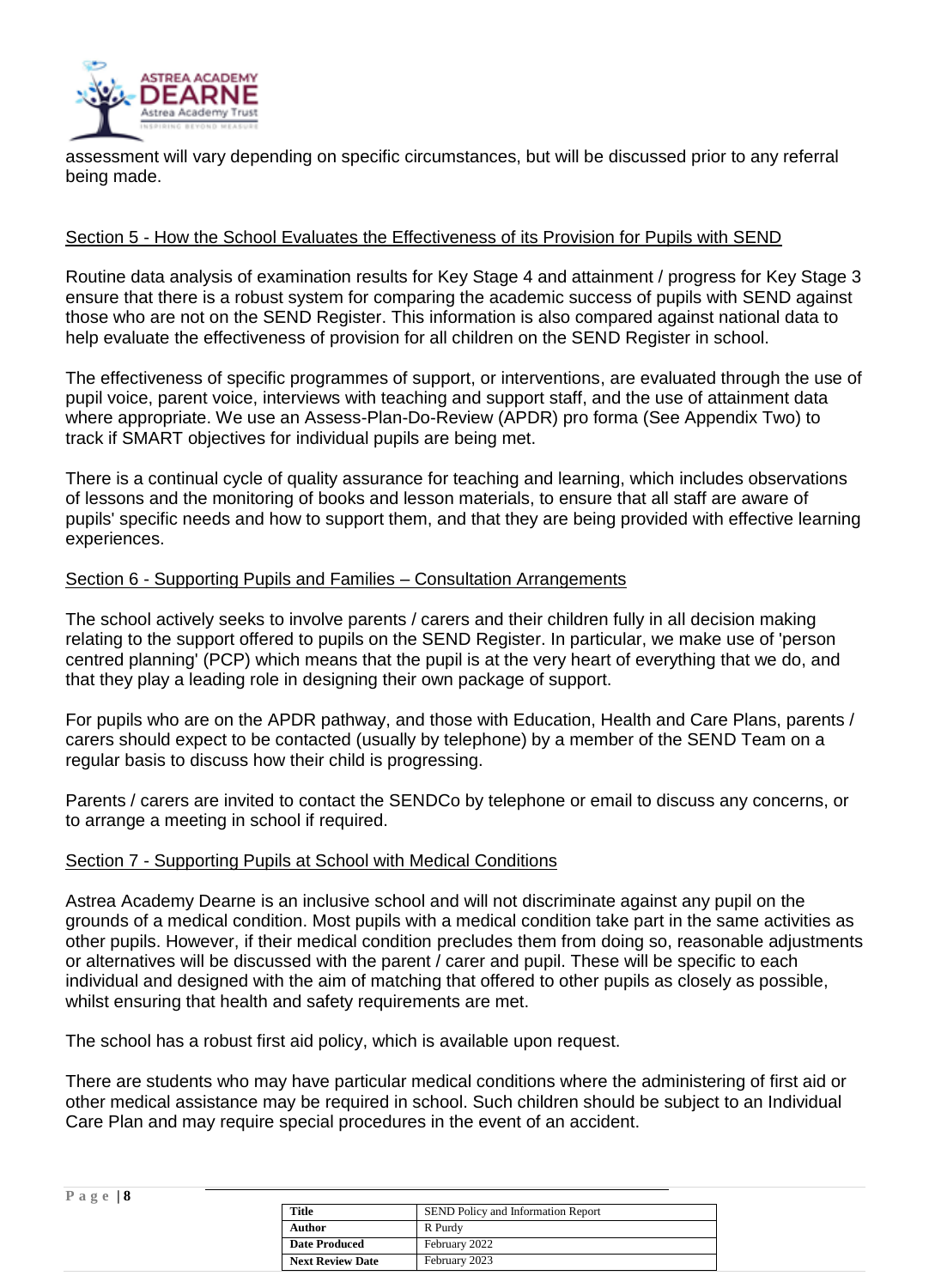

The school also prepares a Personal Emergency Egress Plan (PEEP) for pupils with limited mobility, to ensure preparedness for what to do in the event of an emergency evacuation of the building.

Members of the SEND Team work in partnership with the school's Medical Lead to support pupils who require assistance with personal care.

There is a Medical Room and a Hygiene Room (a fully equipped wet room), replete with hoist and shower facilities, on the ground floor which may be used by pupils if required.

#### Section 8 - Supporting Pupils during Transitions Between Key Stages

For all children, we ensure early and timely planning for transfer into our school, between our school year groups and onto the next phase of education.

Mrs Jade Hodgkinson, Director of Primary Pedagogy and Practice, supports with the co-ordination of the transition from the Primary to Secondary phase for all pupils with an identified additional need; and there is a multi-faceted approach to ensure that pupils are fully supported during this pivotal time in their education. As a Primary specialist, Mrs Hodgkinson has a wealth of expertise: having worked in both Primary and Secondary schools, she is therefore able to 'share the journey' with pupils as they move from one to the next. A key aspect of the role includes regular visits to our Primary feeder schools, building up close working relationships with teachers, pupils, and parents to ensure a smooth transitional period.

During the Summer Term of Year Six, all children are invited to attend the school for two days a week for several weeks. They will have the opportunity to explore the school grounds, to meet their future teachers and peers, and to experience lessons across a range of subjects. Bespoke, and extended transition visits for pupils with SEND are also offered, and may include additional familiarisation visits, parental / carer visits to the school and other reasonable adjustments to ease transition between Primary and Secondary settings.

The SEND Faculty has a proud tradition of hosting additional open evenings. These are invitation-only events for pupils with SEND who will be transitioning to Year 7. A range of activities are organised, and there are opportunities for pupils to familiarise themselves with the school and its staff, as well as discuss any additional planning that may be required ahead of transition.

For children with an EHCP, the SENDCo will seek to attend the Year 6 Annual Review meeting, to ensure that there is clear continuity in terms of support and information sharing.

From Year 9 onwards, we will discuss children's hopes for the future and other aspects in preparing for adult life. If a child has an EHCP, then a representative from the Targeted Information Advice and Guidance (TIAG) service will be invited to attend their Annual Review and will offer advice with regard to careers and further education.

In Year 11, visitors are also invited from local colleges to get to know the pupils before they transfer to their settings. This enables all information to be shared and an appropriate support package to be put in place before they transition to Post 16.

Our Director of Careers, Guidance and Student Leadership, Catherine Carruthers, offers support to pupils in year 11 and guidance interviews, upon request. Pupils are also given opportunities to attend open days, visits and career fairs with the Careers Team.

| Page $ 9$ |                         |                                           |
|-----------|-------------------------|-------------------------------------------|
|           | Title                   | <b>SEND Policy and Information Report</b> |
|           | <b>Author</b>           | R Purdy                                   |
|           | <b>Date Produced</b>    | February 2022                             |
|           | <b>Next Review Date</b> | February 2023                             |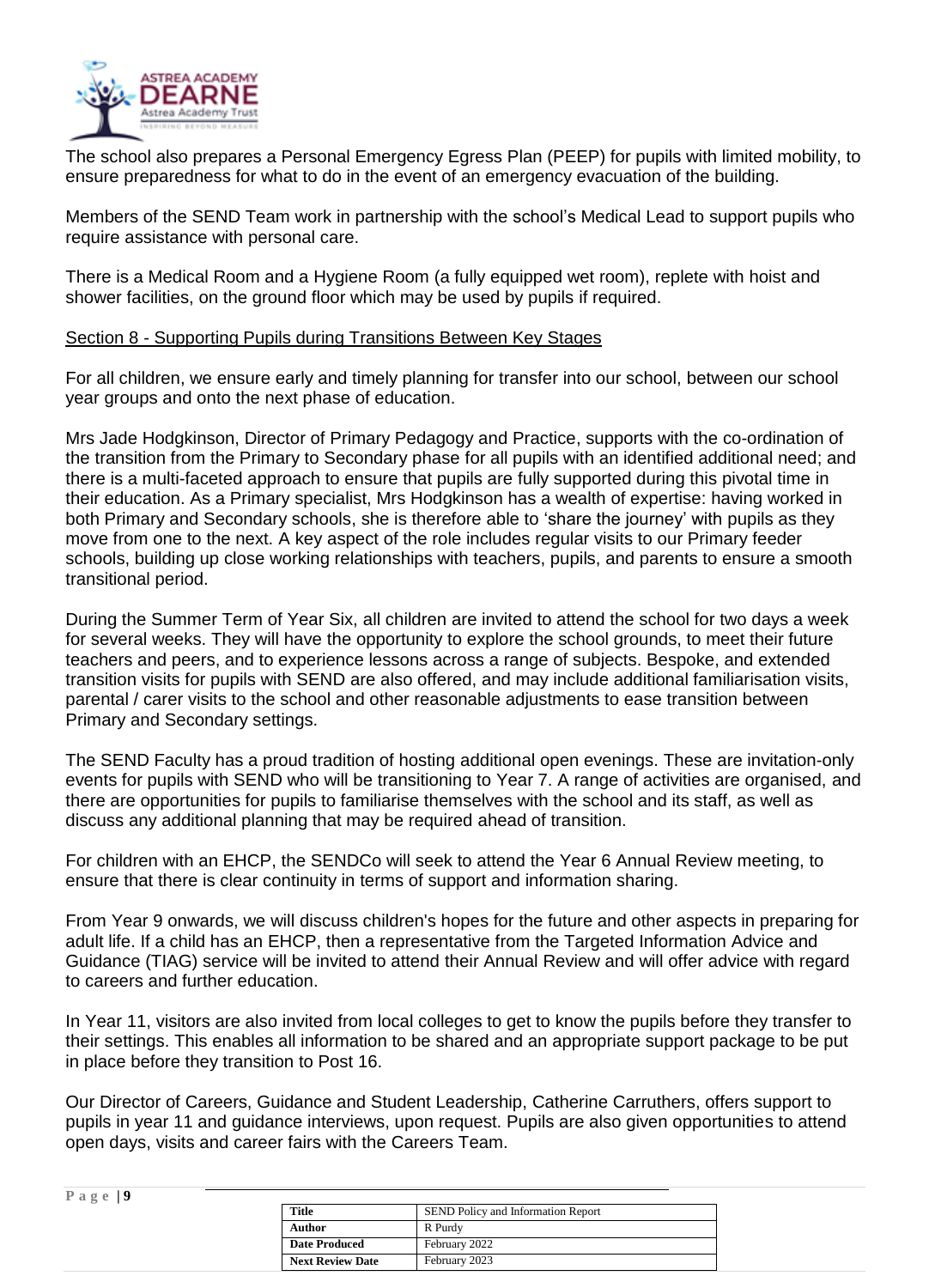

#### Section 9 – Staff, Training and Resources

In addition to the teaching staff at Astrea Academy Dearne, the SEND Faculty also have:

- An Inclusion Team, comprising a Pastoral Lead, Inclusion Lead and Attendance / Behaviour Lead
- A Specialist Teaching Team, comprising a Specialist Teacher, 1 HLTA and 2 LSAs
- An Alternative Provision Teaching Team, comprising 2 Teachers, 4 HLTAs and 1 LSA
- A mainstream Support Team, comprising 4 LSAs
- A SEND Administrator

The staff at Astrea Academy Dearne have a broad range of experience and qualifications to facilitate appropriate support and provision for the needs of pupils. Teachers, Learning Support Assistants and Higher Level Teaching Assistants undertake regular and frequent training to ensure that they are able to support and challenge students across the full range of the curriculum. This includes SEND awareness, safeguarding and effective classroom support strategies. Staff also undertake more specialist training to support pupils with complex needs.

Examples of some of the courses, qualifications and training which has recently been undertaken by our staff include:

- Feb 2022 Supporting learners with English as an Additional Language (EAL) (*All staff*)
- Feb 2022 Supporting learners with Autism (ASD) (*All staff*)
- $\bullet$  Feb 2022 ELKLAN (JSS)
- British Sign Language (Staff + pupils) weekly, Spring Half Term 1
- Supporting Pupils with Tourette's, (*All staff*) Faculty-led
- Delivering ASDAN (AWD)
- HLTA Qualification (CJN, CLY, OMW, SDY, AWD, ESN)
- Jan 2022 Emotional Literacy Support Assistant (ELSA) (CJN, AFC)
- Jan 2022 Team Teach (MPR, ABL, SDY, CLY, OMW)
- Social Stories, Comic Strip Conversations (JSS, AFC, OMW)
- Oct 2021 Supporting Pupils with a Stammer (*All staff*)
- $\bullet$  Oct 2021 Thrive (ARN)
- Designated Safeguarding Lead / Safeguarding (RPY, AME, MPR, SMN)
- Sept 2021 Supporting learners with Optic Atrophy (Teachers)
- Sept 2021 Fresh Start reading intervention (CHO, ARN, ABL)

This list should not be seen as exhaustive, as our staff are constantly being upskilled.

|  | 10 |
|--|----|
|--|----|

| <b>Title</b>            | <b>SEND Policy and Information Report</b> |
|-------------------------|-------------------------------------------|
| Author                  | R Purdy                                   |
| <b>Date Produced</b>    | February 2022                             |
| <b>Next Review Date</b> | February 2023                             |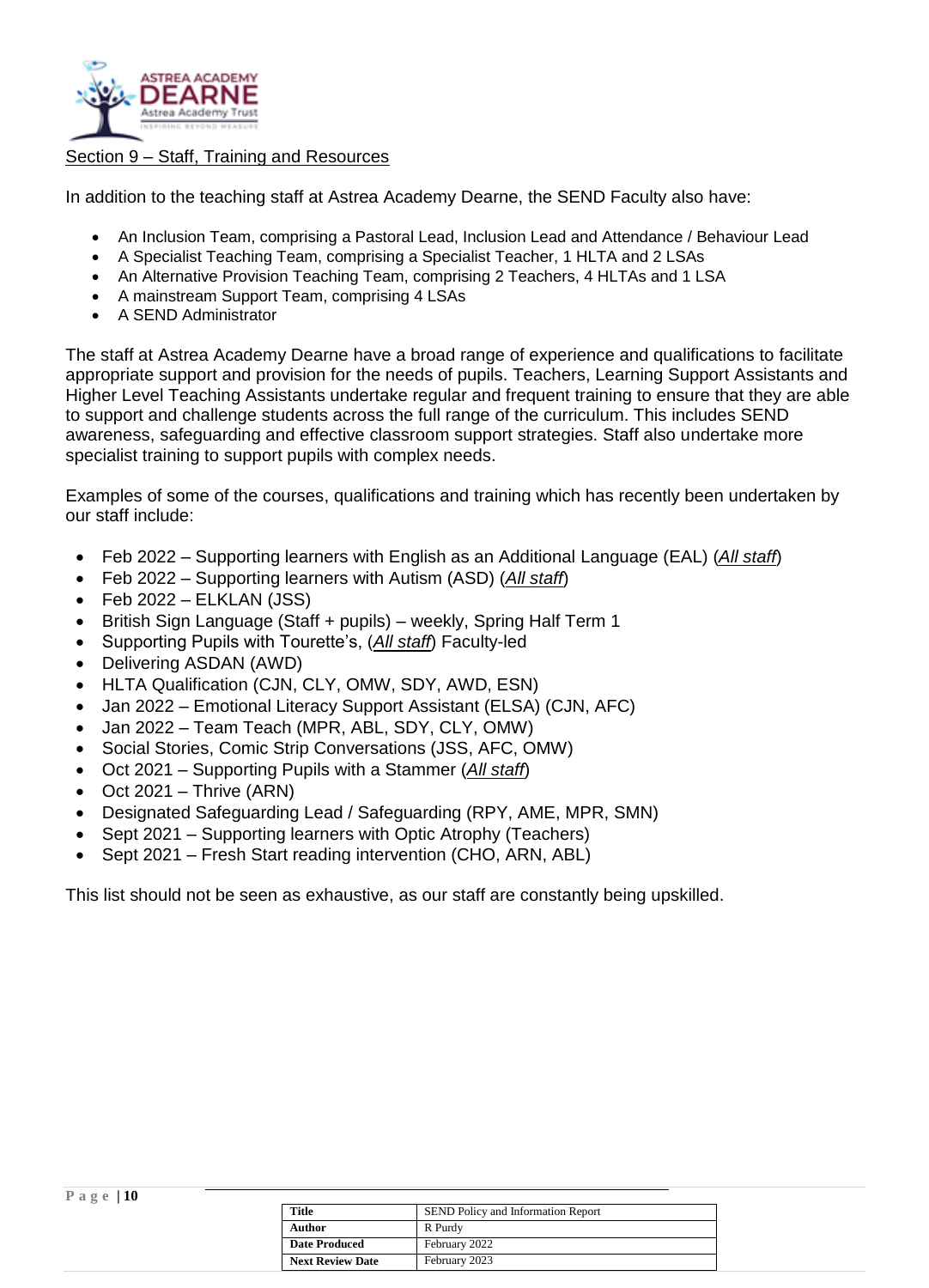

#### Section 10 - School Accessibility Arrangements

The school is wheelchair accessible, with access to all floors and classrooms by multiple elevators. There are height-adjustable desks and the equipment used by pupils is reviewed, with the input of an Occupational Therapist where necessary, to ensure that it is accessible to pupils with SEND.

The school aims to prepare pupils for their exams, but also life after they leave education, and will therefore not provide un-necessary support as this may prevent pupils from developing important skills and independence. However, We routinely assess pupils to identify when support is required, and will make applications to the relevant examination bodies to ensure that appropriate and timely arrangements are in place for eligible children.

Testing for exam access arrangements begins in Year 9 at the earliest.

Examples of exam access arrangements that are commonly granted include:

- 25% or 50% extra time
- Supervised rest breaks and/or a separate room to take examinations
- The use of a coloured overlay
- The support of an adult to read text, or name colours
- The support of an adult to scribe (write for the pupil)
- The support of an adult to prompt a pupil
- Permission to use a laptop to respond to exam questions

It is also possible to provide texts with an adjusted font, size or colour, when this is necessary.

| Page $ 11 $ |                         |                                           |
|-------------|-------------------------|-------------------------------------------|
|             | <b>Title</b>            | <b>SEND Policy and Information Report</b> |
|             | <b>Author</b>           | R Purdy                                   |
|             | <b>Date Produced</b>    | February 2022                             |
|             | <b>Next Review Date</b> | February 2023                             |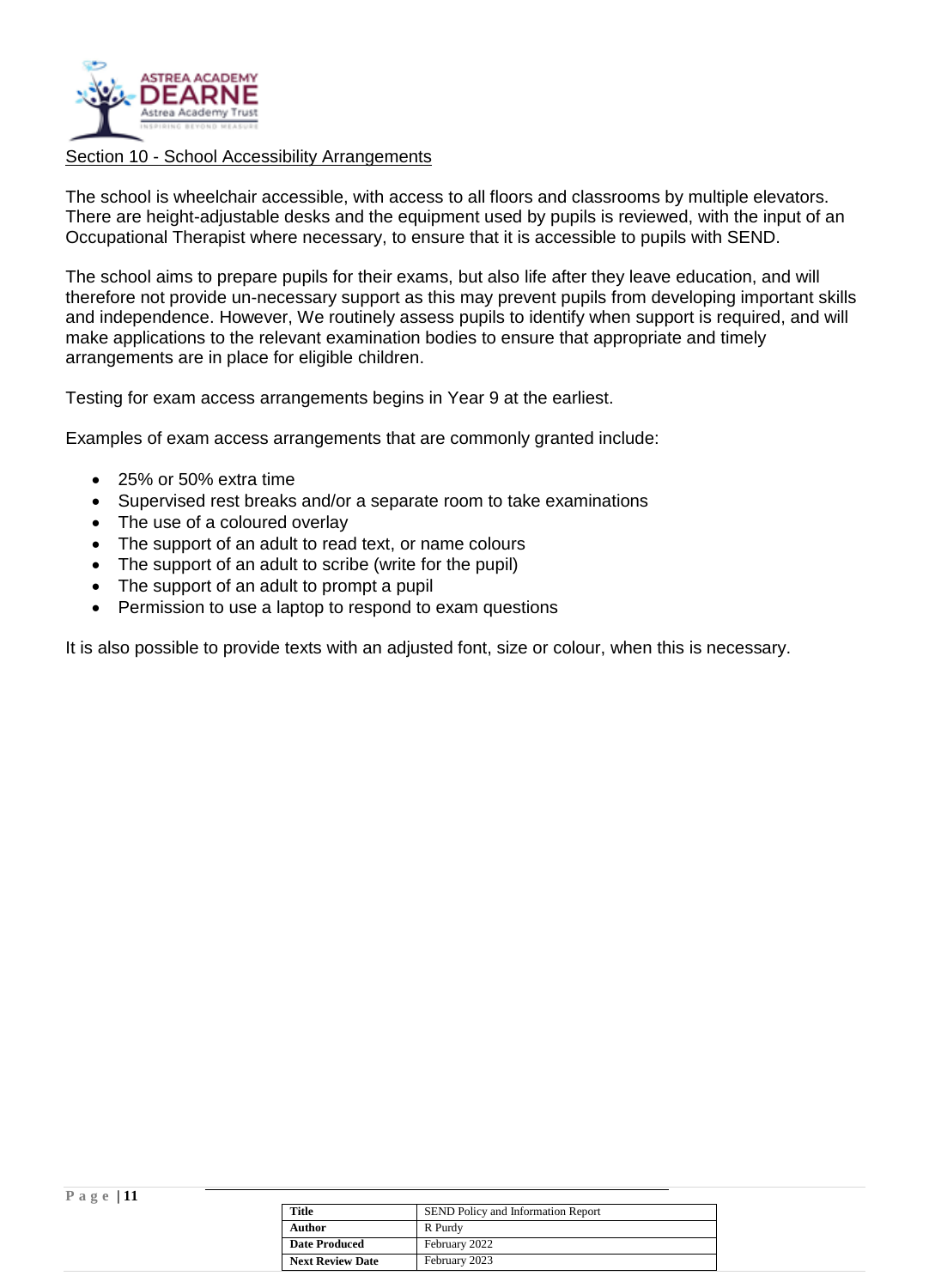

#### Section 11 - School Complaints Procedure

Our school values its relationship with pupils and parents and encourages those with concerns regarding their child's education or the service we provide to contact the school with aim of resolving the issue or concern.

However, where a parent wishes to make a complaint it will be treated seriously and managed in a formal procedure.

1 The parent must submit their complaint in writing or by using the School Complaint Form. Anonymous complaints will not be dealt with.

The letter/form should contain as much detail as possible

- 2 The complaint will be acknowledged in writing within 5 school days stating which member of staff will be managing the complaint.
- 3 Within a further 20 school days an investigation of the complaint will be undertaken.
- 4 Within 5 school days of completing the investigation the parent will receive a copy of the report and the headteacher's decision, or notification that the headteacher will investigate further. If the headteacher decides to undertake a further investigation the parent will be notified of this and be given a date by which it will be completed( normally a further 10/15 school days)
- 5 The parent will be invited to attend a meeting to discuss the report, if they wish, at a time convenient to them. There is no time limit to this.
- 6 Irrespective of whether the parent attends a meeting they have the right of appeal to the Governing Body Complaints Committee if they are dissatisfied with the outcome of the complaint.
- 7 A Complaints Committee meeting will be held within 15 school days of the parent informing the school they wish to appeal.
- 8 The decision of the Complaints Committee will be sent to the parent, in writing the school day following the meeting.

The decision of the Complaints Committee is final.

The parent can submit a complaint to the Local Authority only on the grounds that the school did not follow its published procedure. The Local Authority will not investigate the parent's original complaint against the School, however the Local Authority may check that the school followed its published procedures.

*Where the complaint refers to the headteacher the chairperson of the Governing Body will investigate the complaint.* 

| Page $ 12$ |  |  |  |  |
|------------|--|--|--|--|
|------------|--|--|--|--|

| <b>Title</b>            | <b>SEND Policy and Information Report</b> |
|-------------------------|-------------------------------------------|
| Author                  | R Purdy                                   |
| <b>Date Produced</b>    | February 2022                             |
| <b>Next Review Date</b> | February 2023                             |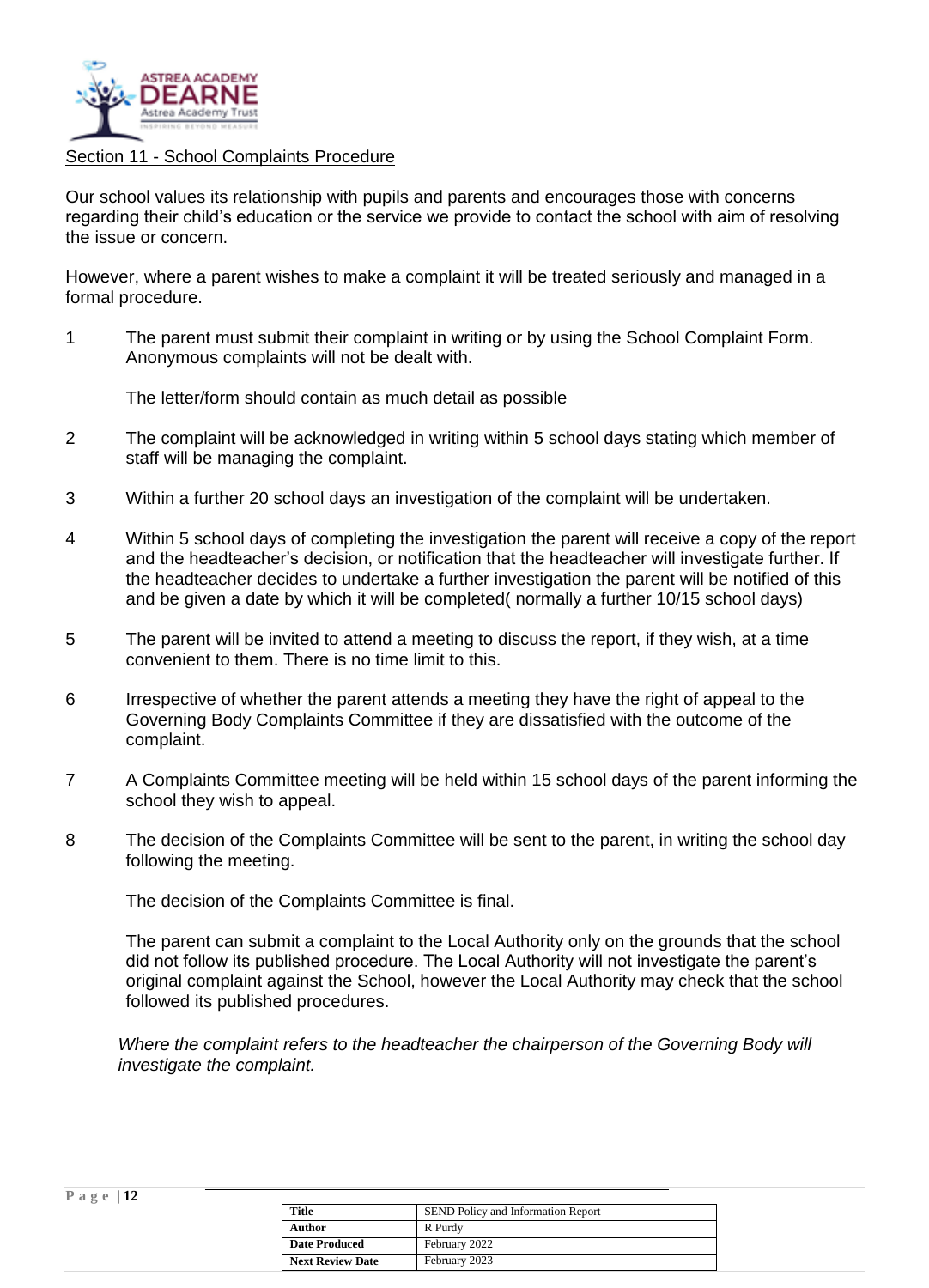

#### Section 12 - Appendix One: An example One Page Profile

| <b>ASTREA ACADEMY</b><br>- 4<br><b>DEARNE</b><br>Astrea Academy Trust<br>INSPIRING REVOND MEASURE<br>SEN - One Page Profile (Ver 5, Feb 2022)<br>Name: #### ##### | Specific Needs:<br>Autism<br>Language processing and sensory<br>challenges<br>Social communication and social<br>interaction difficulties.<br>##### is blind in one eye | What I want you to know about me:<br>I am good at Maths.<br>٠<br>Give me learning that has a purpose.<br>I need time to practice things.<br>I need time to process instructions. Fairness is important.<br>I find people annoying.<br>I struggle with pointless work.<br>I don't like that I am allergic to Lactose.<br>I don't like Fortnite I like racing cars and Xbox. |
|-------------------------------------------------------------------------------------------------------------------------------------------------------------------|-------------------------------------------------------------------------------------------------------------------------------------------------------------------------|----------------------------------------------------------------------------------------------------------------------------------------------------------------------------------------------------------------------------------------------------------------------------------------------------------------------------------------------------------------------------|
|                                                                                                                                                                   |                                                                                                                                                                         | Exam Access Arrangements (delete as appropriate): +25% time / +50% time / Reader / Laptop / Scribe / Rest breaks / Sep room / Prompter                                                                                                                                                                                                                                     |

#### Strategies to support me in the classroom:

- Staff to model playing structured games like board games and simple group games.
- · Play circle time games to encourage and practice turn taking, rules and interactions.
- \* ##### will need regular, pre-planned breaks movement breaks, walking outside, etc.
- Adult modelling of games / peer interactions with a gradual increase in independence.
- Small group and individual activities.
- Support ##### to access topics of interest; favour pupil-led activities and incidental learning.
- Share stories using a range of materials with ##### that clearly show action and narrative progression and focus on activities to promote comprehension skills.
- Access to fiddle toys to reduce stress levels; be sensitive to #####'s sensory needs and to help him manage these throughout the day.
- Use of a visual timetable to remind ##### what is happening; visual warnings and countdowns to prepare.
- Key workers to use reflective and therapeutic language to reflect on how ##### is/has been feeling.
- ##### struggles to understand and navigate his way through social interactions with peers, therefore use social stories to help ##### to understand what is happening/happened.
- ##### can often misunderstand social situations if they fall outside of his expected lines of understanding.
- ##### struggles to see things from other people's point of view, therefore use social stories to help ##### understand. Play circle time games to explore feelings and empathy.
- ##### finds it difficult to make any sense of social interactions.

**DEARNE** 

##### finds it difficult to articulate his thoughts and feelings, but he can articulate negative feelings, therefore use of scripts to help validate and name his feelings and emotions.

**Pupil Outcomes and Review Points**<br>Ensure Pupil, Parent and Teacher involvement; Review three times a year; Targets should be SMART

Provision (delete as appropriate): Athena / Synergy / Eleos / Atlas / 1:1 / Keyworker / Calm Room / Lego / Social Story / 5pt Scale / Physio / SALT

|                                  |                                                                                                                                                                    | <b>Review date:</b> |                                                                                                                                                                                                                                                                                         | 21/1/22 | Review date: |                  | 99/99/99 | <b>Review date:</b> |                  | 99/99/99 |
|----------------------------------|--------------------------------------------------------------------------------------------------------------------------------------------------------------------|---------------------|-----------------------------------------------------------------------------------------------------------------------------------------------------------------------------------------------------------------------------------------------------------------------------------------|---------|--------------|------------------|----------|---------------------|------------------|----------|
|                                  | Date outcomes were set: 13.9.2021                                                                                                                                  | Not met             | Partially<br>met                                                                                                                                                                                                                                                                        | Met     | Not met      | Partially<br>met | Met      | Not met             | Partially<br>met | Met      |
| English or<br>literacy           | In 3 months to be able to participate in a reading<br>activity with an adult 3 times a week.                                                                       | □                   | ⊠                                                                                                                                                                                                                                                                                       | $\Box$  | □            | □                | □        | □                   | $\Box$           | $\Box$   |
|                                  | In 12 months to be able to complete short English<br>learning activities (5mins) with an adult or small group.                                                     | X                   | $\Box$                                                                                                                                                                                                                                                                                  | $\Box$  | $\Box$       | $\Box$           | □        | □                   | $\Box$           | $\Box$   |
| numeracy<br>Maths or             | In 3 months to be able to engage in maths games or<br>maths challenges with an adult 3 times a week.                                                               | $\Box$              | X                                                                                                                                                                                                                                                                                       | $\Box$  | $\Box$       | $\Box$           | $\Box$   | $\Box$              | $\Box$           | $\Box$   |
|                                  | In 12 months to be able to complete short maths<br>learning activities (5mins) with an adult or small group.                                                       | ⊠                   | $\Box$                                                                                                                                                                                                                                                                                  | $\Box$  | $\Box$       | $\Box$           | $\Box$   | $\Box$              | $\Box$           | $\Box$   |
|                                  | In 3 months to reduce anxiety around coming to<br>school and attend full time.                                                                                     | $\Box$              | $\Box$                                                                                                                                                                                                                                                                                  | ⊠       | $\Box$       | $\Box$           | $\Box$   | □                   | $\Box$           | $\Box$   |
| Independence<br>and Pastoral     | In 12 months to be able to consistently manage<br>transitions from one activity to another, with support;<br>for instances of dysregulation to reduce below weekly | ⊠                   | $\Box$                                                                                                                                                                                                                                                                                  | $\Box$  | $\Box$       | $\Box$           | $\Box$   | $\Box$              | $\Box$           | $\Box$   |
|                                  | In 3 months to be able to develop a positive<br>relationship with one other student.                                                                               | $\Box$              | $\Box$                                                                                                                                                                                                                                                                                  | ⊠       | $\Box$       | $\Box$           | $\Box$   | $\Box$              | $\Box$           | $\Box$   |
| Communication<br>and interaction | In 12 months to be able to appropriately interact with<br>3 peers so he is able to work on a small group activity<br>positively for 30 mins every day.             | П                   | ⊠                                                                                                                                                                                                                                                                                       | П       | $\Box$       | □                | П        | $\Box$              | П                | П        |
| Parent and Pupil voice           |                                                                                                                                                                    |                     | Mum and dad have previously<br>been concerned about #####<br>not producing 'formal' work;<br>discussed how individualised<br>projects can demonstrate the<br>same skills and the longer term<br>target to produce 'formal'<br>work. Agreed the massive<br>success with developing SEMH. |         |              |                  |          |                     |                  |          |

#### **P a g e | 13**

| Title                   | SEND Policy and Information Report |
|-------------------------|------------------------------------|
| Author                  | R Purdy                            |
| <b>Date Produced</b>    | February 2022                      |
| <b>Next Review Date</b> | February 2023                      |